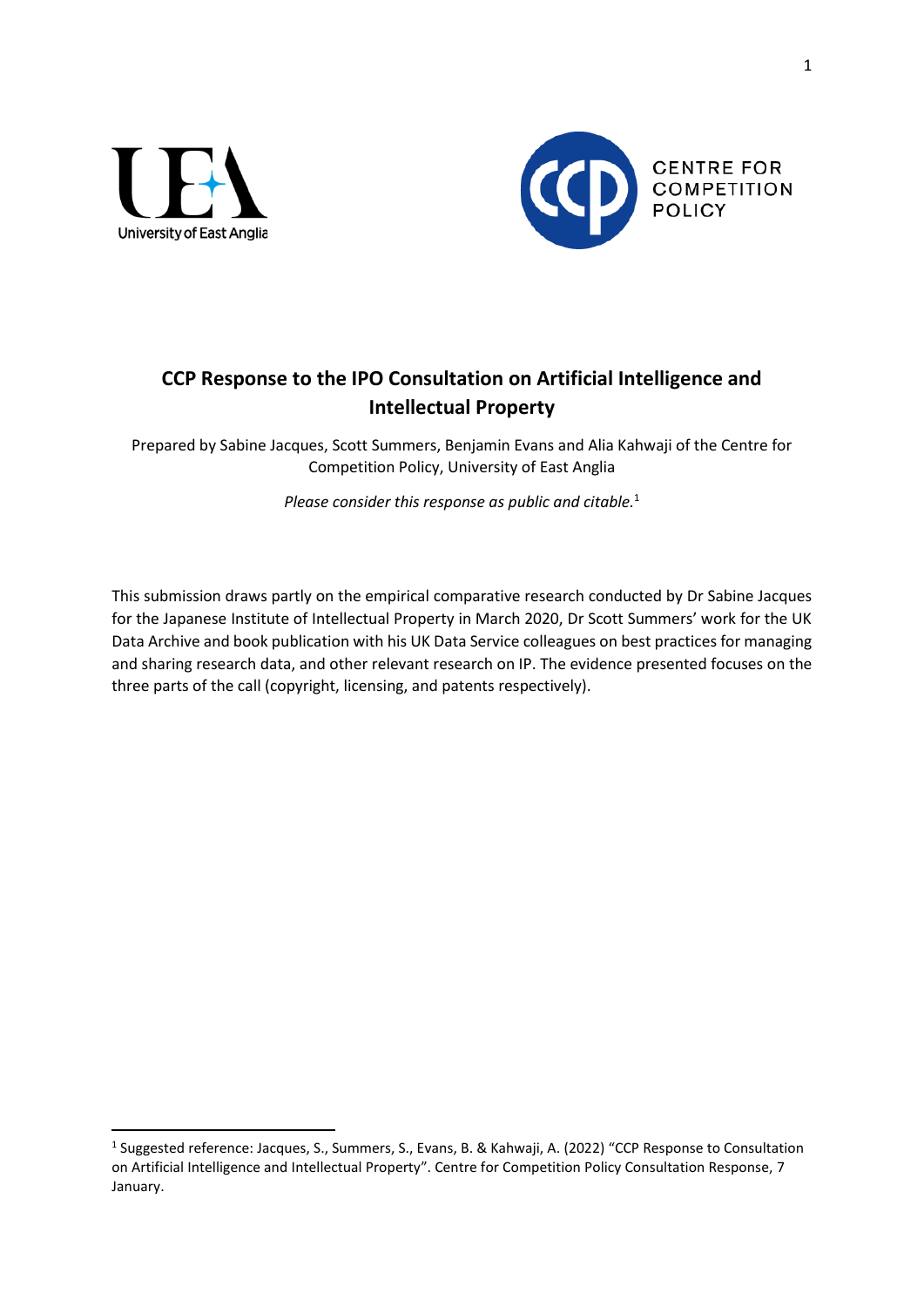### **Brief summary:**

This submission offers evidence in response to the following questions posed in the call on Artificial Intelligence and Intellectual Property:

## *1) Copyright – CGWs*

*1.2) Please rank these options in order of preference (most to least preferred) and explain why.*

## *2) Copyright (TDM)*

*2.1)Licensing or exceptions to copyright for text and data mining, which is often significant in AI use and development.*

*2.2)Please rank the options in order of preference (most to least preferred) and explain why.* 

## *3) Patents*

*3.1) Please rank these options in order of preference (most to least preferred) and explain why?*

The evidence draws from:

- A review of historical developments in copyright and patent laws;
- A review of recent cases and most relevant literature;
- Empirical research into patentability requirements for AI inventions;
- Reusing text data for reproducibility purposes in research.

We find that:

- There is little evidence that copyright protection for computer-generated works is necessary for the objective sought. There is also a lack of evidence that the current protection for CGW is efficient. To the contrary, literature suggests that the current provision is unnecessary and disadvantageous. Whilst the provision might have some relevance now in relation to the state of the technology, its relevance is likely to decrease as human contribution becomes harder to identify;
- In relation to TDM, evidence suggests that legislative intervention in the form of a broaderTDM exception would be beneficial for promoting innovation;
- As for AI inventorship, there is currently no evidence that a legislative change as proposed is warranted. However, there are other areas of patent law where legislative intervention might be beneficial.

We recommend that:

- The current protection for CGWs is removed;
- A broader TDM exception for any use, which does not allow rights holders to opt-out, be introduced;
- And that no legal change in relation to inventorship is made at this point in time.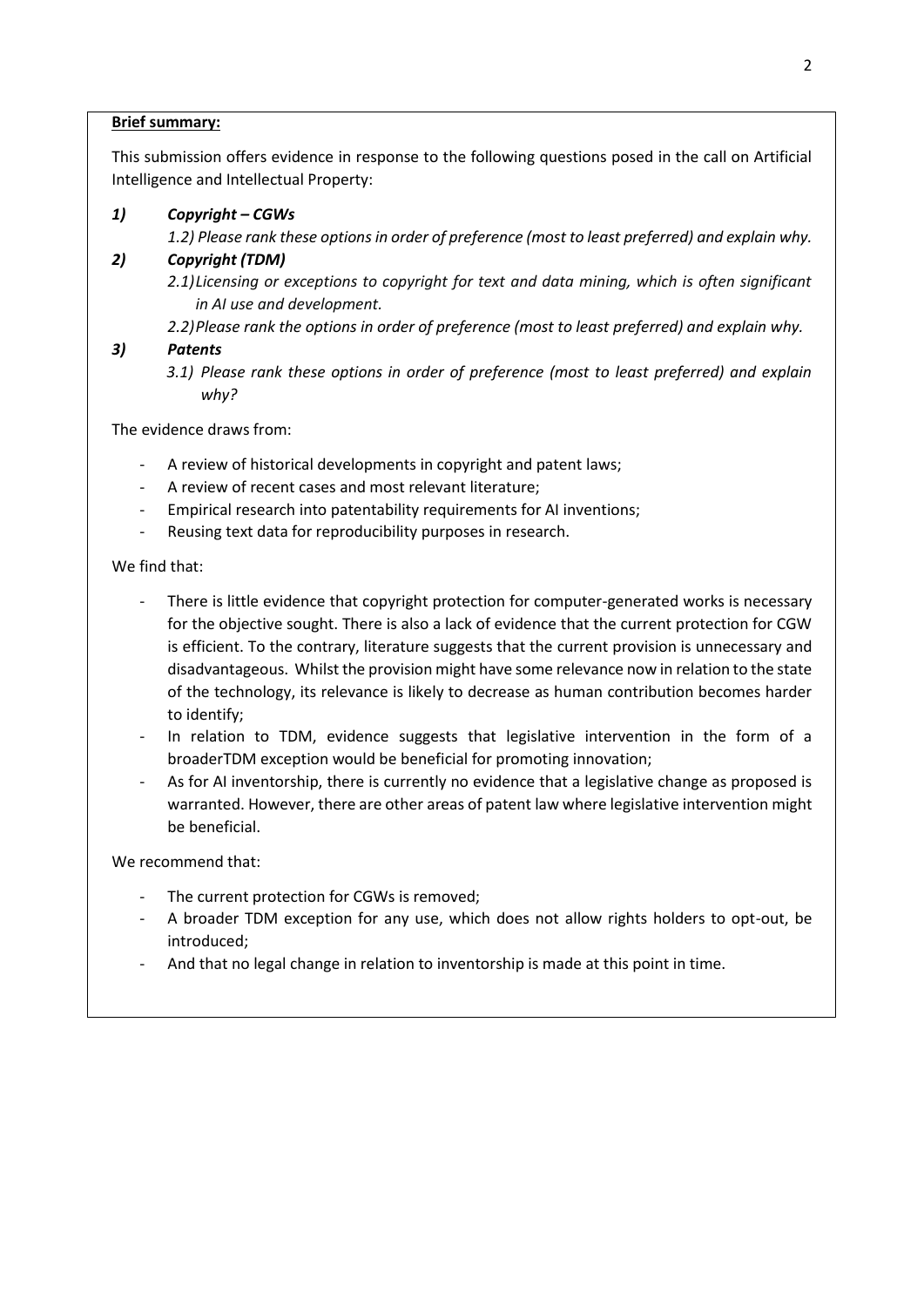#### **Introduction**

AI represents tremendous opportunities for human creators and inventors in their creative processes. AI can enhance the processing of vast amounts of real-time data, AI creates actionable insights based on identified patterns without the need for human intervention and AI can solve interoperability issues between devices where operating systems have not been designed to allow devices to communicate with each other. The increasing reliance on AI in creative and innovative processes has an impact on copyright and patent laws around the world, representing both challenges and opportunities for the IP regime. And whilst a reform of copyright and patent laws alone will not resolve all of the competition issues in the affected industries, some legislative intervention could facilitate 'the UK to be the best place in the world for research and innovation' as well as being at the 'forefront of the artificial intelligence and data revolution'.<sup>2</sup>

If AI tends to be defined as representing human-type activities carried out by a machine, there are multiple ways in which a machine can exhibit 'intelligence' and this represents a first hurdle for policy making as for centuries, humans have been trying to devolve tasks to machines. However, the difference today is that some machines can go beyond the mere execution of a pre-defined task to show autonomy without constant input from a human. But here again, not all AIs are equal and there are different levels of autonomy ranging from constituting a mere tool (aka AI-assisted) to being fully autonomous (aka AI-generated), thereby creating unexpected outputs. Currently, the technology is at the stage of 'weak' or 'narrow AIs' where a human operator is still required although indubitably at different stages of the creative process. AI systems are mostly currently limited to what they have been programmed or designed to do. Whatever the form of AI currently, the importance of human intervention in collecting reliable data and preparing it for the AI system is crucial beyond doubt.

#### **Section A: Copyright – computer-generated works**

#### *2. Please rank these options in order of preference (most to least preferred) and explain why.*

For any legislative changes in this area, it is critical to define creativity to later assess whether AIs are capable of such endeavour. But before doing so, it is noteworthy that UK copyright law hinges the concept of creativity upon both the creative process and the creative outcome. Indeed, creativity is present at the outcome stage as authorial works need to satisfy the originality criterion (defined as the 'author's own intellectual creation').<sup>3</sup> Additionally, the availability of defences to copyright infringement may depend upon creative choices operated by the author during the creative process. $4$ 

UK copyright law is deeply rooted in labour theory. Formulated by John Locke in the  $17<sup>th</sup>$  century, this theory implies that every man ought to be the proprietor of the result of their labour. The underlying justification being that if one owns their body, they are equally entitled to owning the fruits of their

<sup>&</sup>lt;sup>2</sup> Impact assessment, 'Consultation stage impact assessment on Artificial Intelligence and Intellectual Property' (2021) available at the control of the control of the control of the control of the control of the control of the control of the control of the control of the control of the control of the control of the control of the con

[https://assets.publishing.service.gov.uk/government/uploads/system/uploads/attachment\\_data/file/1029930](https://assets.publishing.service.gov.uk/government/uploads/system/uploads/attachment_data/file/1029930/impact-assessment.pdf) [/impact-assessment.pdf,](https://assets.publishing.service.gov.uk/government/uploads/system/uploads/attachment_data/file/1029930/impact-assessment.pdf) p. 1.

<sup>3</sup> As established since *Infopaq* and well implemented in the UK since *Meltwater*. Case C-05/08 *Infopaq International A/S v. Danske Dagblades Forening* [2009] ECR I-6569; *Newspaper Licensing Agency Ltd v Meltwater Holding BV* [2011] EWCA Civ 890 (27 July 2011).

<sup>&</sup>lt;sup>4</sup> One of the most obvious example being in relation to the parody exception where the intent of the alleged infringer plays a role in the success of the defence. S. Jacques, *The Parody Exception in Copyright Law* (OUP, 2019) p. 94.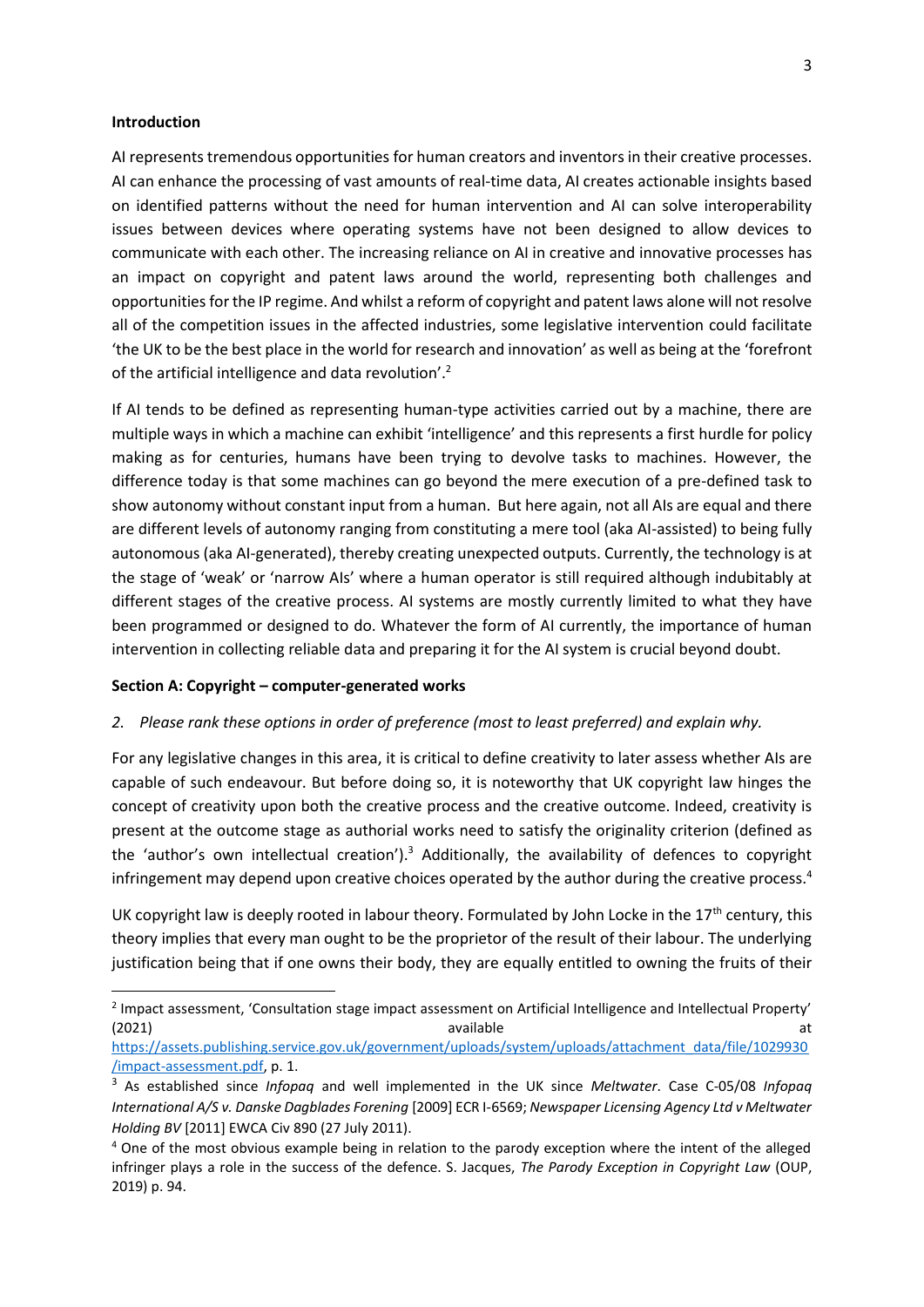labour. Conversely, this means that the underlying materials which are relied upon in the creative process but not copyright protected such as an idea or a concept, cannot be privately owned. The idea that the author ought to be a human being was already present in Locke's work.<sup>5</sup> In 1695, there was a proposed amendment to shift first ownership of copyright from the author to the Stationers' Company as the sole printer of literary works. Locke was against the proposal and believed that the author, not the printers should have property rights over their works. $6$ 

Under the utilitarian theory lies the idea that copyright is there to promote social welfare which is achieved through providing creators with the incentives to create and disseminate works in society.<sup>7</sup> In short, copyright is conceived as a positive right to further a societal goal. Bar this right, less creators might invest the time and effort to create a work which may easily or cheaply be copied by others.

There is no denying that the concept of authorship has changed throughout time. Long gone is the idea of this sole creative genius and copyright law does recognise the collaborative efforts behind a work through joint or co-authorship provisions. However, it is also undeniable that the concept of authorship in international treaties has been conceived with the human author in mind. Scrutinising the Berne Convention for example, Prof. Ricketson acknowledges that the Berne Convention does not define who the author is but the text itself is written in a way which clearly identifies the author as a human being and not a machine whatever its intelligence.<sup>8</sup> An exception to this relates to cinematographic works where copyright can be vested in the maker of this type of work. As Ricketson rightfully points out this is an exception which should not be elevated as a principle. After all, if the Berne Convention does allow granting first ownership of copyright to film producers rather than a person, it carefully refrains from using the term 'author' and refers to 'maker'.<sup>9</sup>

Whilst current UK copyright legislation gives the possibility to vest copyright in the human behind the AI system, it appears appropriate to reflect on the suitability of such provision or the introduction of a new sui generis protection for computer-generated works. To some extent, we are already living in a world where almost fully automatised machines can make art (e.g. AARON, BRUTUS, Computoser and IAMUS). In which case, the notion of human author becomes absurd as the activities carried out by the human behind the machine are unlikely to attract copyright protection in the first place. Therefore, recognising creativity here is likely to jeopardise the legitimacy of the copyright system. Recognising copyright in AI-systems could lead to a shift in copyright goals by rewarding the commercial value in a work rather than the fruits of human labour. Therefore, UK law would be moving away from Locke's theory as the philosophical underpinning to copyright. It is one thing to accommodate investors in copyright works and quite another to elevate the machine or AI system as a justification for copyright protections.<sup>10</sup>

<sup>9</sup> Berne Convention 1886, article 4.

<sup>5</sup> A. Ramalho, *Intellectual Property Protection for AI-generated Creations* (Routledge, 2021) p. 22.

<sup>6</sup> J. Hughes, 'Locke's 1964 Memorandum and more incomplete copyright historiographies' (2010) 27 *Cardozo Arts & Entertainment*, pp. 555-572.

<sup>7</sup> S. Jacques, *The Parody Exception in Copyright Law* (OUP, 2019) p. 41.

<sup>&</sup>lt;sup>8</sup> S. Ricketson, 'The 1992 Horace S. Manges Lecture - People or Machines: The Berne Convention and the Changing Concept of Authorship' (1991) 16 *Colum.-VLA J. L. & Arts*, pp. 1-38.

*<sup>10</sup>* S. Ricketson, 'The 1992 Horace S. Manges Lecture - People or Machines: The Berne Convention and the Changing Concept of Authorship' (1991) 16 *Colum.-VLA J. L. & Arts*, pp. 1-38.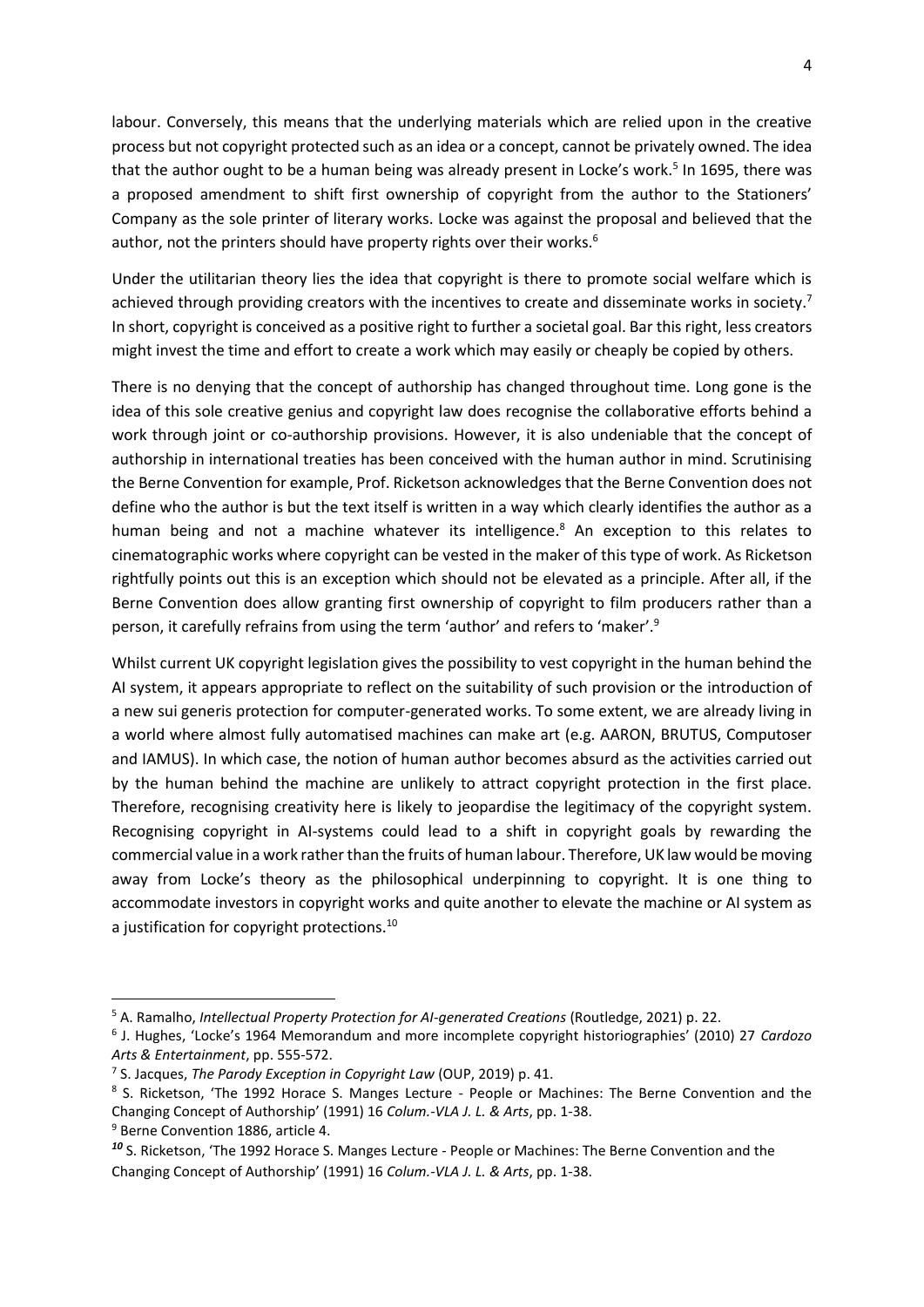One common argument in favour of copyright protection in computer-generated works is that bar this protection, there would be less investment in AI systems. This transpires in the consultation documents where the impact assessment notes that 'the economic rationale for protecting CGWs is that it provides an incentive for private enterprise to invest in their production'.<sup>11</sup> However, as rightly noted in the impact assessment, other countries do not have CGW protection and there are nevertheless enough incentives to produce CGWs.<sup>12</sup> There is therefore no current market failure justifying legislative intervention. The incentive to invest in CGWs production is provided by adequate protection for computer programs (through copyright and/or patent) as well as the sui generis protection for databases for the parameters of the AI-system. Without further empirical evidence into the necessity of such protection, recognising protection in CGWs currently appears contrary to article 2(6) of the Berne Convention. In our opinion, human authorship is cornerstone to the copyright paradigm and legislating in this area would create a substantial shift in copyright policy which is currently not warranted. Additionally, as section 9(3) of the CDPA could conflict with international copyright law and does not appear necessary for the objective sought, it is contended that it should be removed. This is also contended by Ramalho who sees this provision as unnecessary and disadvantageous. Unnecessary due to the fact that the interpreter still has to identify the human being part of the creative process. Disadvantageous because the person making the arrangements may not be the person closest to the creative process.<sup>13</sup> Additionally, if the predictions on the future of autonomous AI are correct, it may become impossible to identify this human behind the machine making this provision useless. In sum, we submit that Option 1 on the removal of protection for CGWs is the best option at present.

#### **Copyright – TDMs**

## *7. Licensing or exceptions to copyright for text and data mining, which is often significant in AI use and development.*

Text and data mining (TDM) has seen rapid growth in its use in recent years, particularly in regards for research involving big data.<sup>14</sup> The focus of our response for this question shall be around the use of TDM in research and the future role AI will play and impacts this shall have on the reproducibility requirements for research.

In recent years within academia, there has been a major push and acceleration of the open science and open research agenda, from the government, universities themselves, funding bodies, and publishers to make research data more open, reproducible, and shareable with other researchers, to help prevent the need to reproduce data which has been collected before.<sup>15</sup> When thinking about the

[https://assets.publishing.service.gov.uk/government/uploads/system/uploads/attachment\\_data/file/1029930](https://assets.publishing.service.gov.uk/government/uploads/system/uploads/attachment_data/file/1029930/impact-assessment.pdf) [/impact-assessment.pdf,](https://assets.publishing.service.gov.uk/government/uploads/system/uploads/attachment_data/file/1029930/impact-assessment.pdf) p. 8

<sup>&</sup>lt;sup>11</sup> Impact assessment, 'Consultation stage impact assessment on Artificial Intelligence and Intellectual Property' (2021) available at the control of the control of the control of the control of the control of the control of the control of the control of the control of the control of the control of the control of the control of the con

 $\overline{^{12}}$  ibid.

<sup>13</sup> A. Ramalho, *Intellectual Property Protection for AI-generated Creations* (Routledge, 2021) p. 60.

<sup>14</sup> H. Hassani and others, 'Text Mining in Big Data Analytics' (2020) 4 *Big Data and Cognitive Computing* 1 [<http://dx.doi.org/10.3390/bdcc4010001>](http://dx.doi.org/10.3390/bdcc4010001).

<sup>&</sup>lt;sup>15</sup> For example, see the ESRC Research Data Policy Principles [\(https://www.ukri.org/wp](https://www.ukri.org/wp-content/uploads/2021/07/ESRC-200721-ResearchDataPolicy.pdf)[content/uploads/2021/07/ESRC-200721-ResearchDataPolicy.pdf\)](https://www.ukri.org/wp-content/uploads/2021/07/ESRC-200721-ResearchDataPolicy.pdf), the National Data Strategy Policy Paper 2020 [\(https://www.gov.uk/government/publications/uk-national-data-strategy/national-data-strategy\)](https://www.gov.uk/government/publications/uk-national-data-strategy/national-data-strategy) and, the UK Reproducibility Network (UKRN) [\(https://www.ukrn.org\)](https://www.ukrn.org/).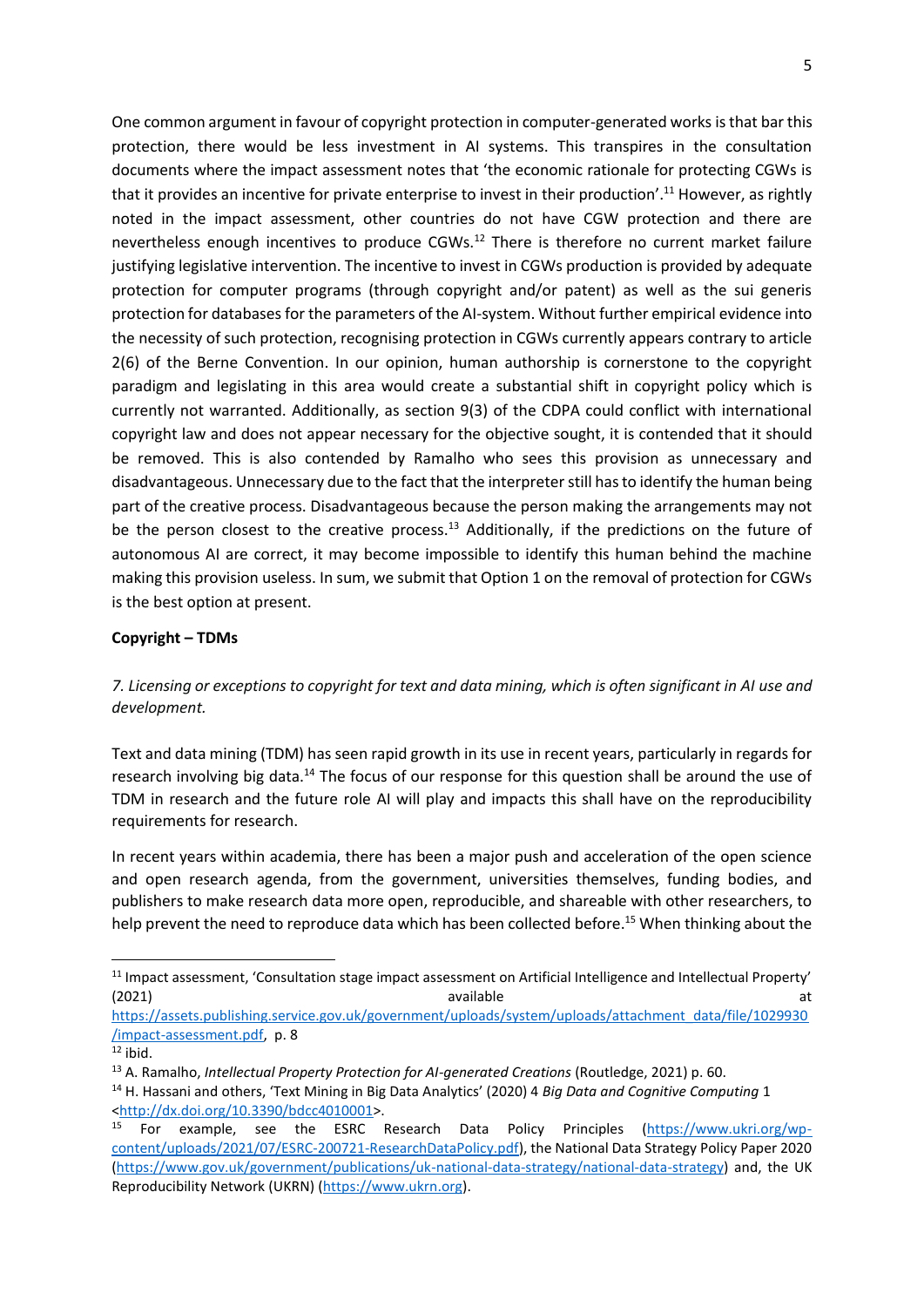use of TDM and AI, this agenda – particularly around the importance of reproducibility of research – needs to be borne in mind. Reproducibility is a core part of research as it enables conclusions and claims to be able to be effectively tested by other researchers and built upon.<sup>16</sup>

One of the challenges researchers can face under the current copyright system, is that whilst for their non-commercial research another's copyright-protected data can be mined and utilised, the subsequent dataset is then unlikely to be able to be depositable with an archive for other researchers to utilise (and test for reproducibility purposes).<sup>17</sup> This issue becomes particularly problematic – from a reproducibility perspective – when the text or data is mined from various sources which may be updated or changed overtime, or might not be accessible by other researchers at a later date. This situation is likely to be amplified in the coming years as more research is undertaken utilising AI to speed up the process and complete the mining analysis. As AI improves, it will be become increasing more efficient and cost effective to have it undertake this analysis and trawl the data to mine. It will also likely lead to an increase in the use of AI and TDM analysis for research projects as it becomes more accessible to use AI and easier for researchers to do so. Therefore, the ability to license or deposit the dataset in some form for examination by others will be a key challenge which needs to be considered and overcome.<sup>18</sup> This consultation is a timely opportunity for the IPO to address these current – and future – challenges through reform and guidance for researchers.

Of the five options proposed, it is submitted that Option 1 would be the best solution to the current challenges that are faced with using AI for TDM (from a research reproducibility perspective). Improving the licensing environment will help with the reproducibility of research – and as was noted above – can specifically exclude commercial research where this is felt necessary by the rights' owner. Options regarding the use of licences include Community Data Licences, Open Data Commons Licences or Creative Commons Licences, (where these are appropriate).<sup>19</sup> Depending on the type of data mined and the end research data/database being produced, different licence options will need exploring. For example, Creative Commons Licences allow rights owners to easily communicate the rights they are willing to waive for others to use their work,<sup>20</sup> or the requirements placed upon others in using their original work.<sup>21</sup> Open Data Commons Licences are typically more suitable for databases (as they take these rights specifically into consideration).<sup>22</sup> It is possible that the government may feel that a separate category of licence needs creating here specifically for TDM and AI research, which can have multiple variants such as Creative Commons Licences have (to allow rights' holders to permit

<sup>&</sup>lt;sup>16</sup> Empirical research has highlighted the importance of this replicability in practice, e.g. Tom Hardwicke et al, 'An empirical assessment of transparency and reproducibility-related research practices in the social sciences (2014–2017)' *R. Soc. open sci.* [\(https://royalsocietypublishing.org/doi/10.1098/rsos.190806#d3696177e1\)](https://royalsocietypublishing.org/doi/10.1098/rsos.190806#d3696177e1).

<sup>&</sup>lt;sup>17</sup> There are a variety of Data Archives where research data can be deposited for reuse and reproducibility, with one of the largest for social science data being the UK Data Archive [\(https://ukdataservice.ac.uk\)](https://ukdataservice.ac.uk/).

<sup>&</sup>lt;sup>18</sup> When data is deposited within a research data archive restrictions and controls can be placed on it to limit future reuse, such as, for non-commercial purposes only. For an example and discussion of access controls, see S. Summers, 'Access Controls and Licensing Data', Creating Shareable Research Data: Managing and Archiving Social Science Research Data Presentation (2017) accessible at https://dam.ukdataservice.ac.uk/media/605024/2017-11-28 access\_controls\_licencing\_of\_data\_final\_[pdf.pdf.](https://dam.ukdataservice.ac.uk/media/605024/2017-11-28_access_controls__licencing_of_data_final_-pdf.pdf)

<sup>19</sup> For example, see L. Corti, V. Van den Eynden, L. Bishop, M. Woollard, M. Haaker and S. Summers, *Managing and Sharing Research Data: A Guide to Good Practice* (2nd edn, Sage Publishing 2019), Chapter 9, pp 227-232 for a discussion of sharing data and licensing.

<sup>&</sup>lt;sup>20</sup> Work here broadly including 'generic digital content' e.g. text, images or films.

<sup>21</sup> L. Corti, V. Van den Eynden, L. Bishop, M. Woollard, M. Haaker and S. Summers, *Managing and Sharing Research Data: A Guide to Good Practice* (2nd edn, Sage Publishing 2019), p228.  $22$  ibid.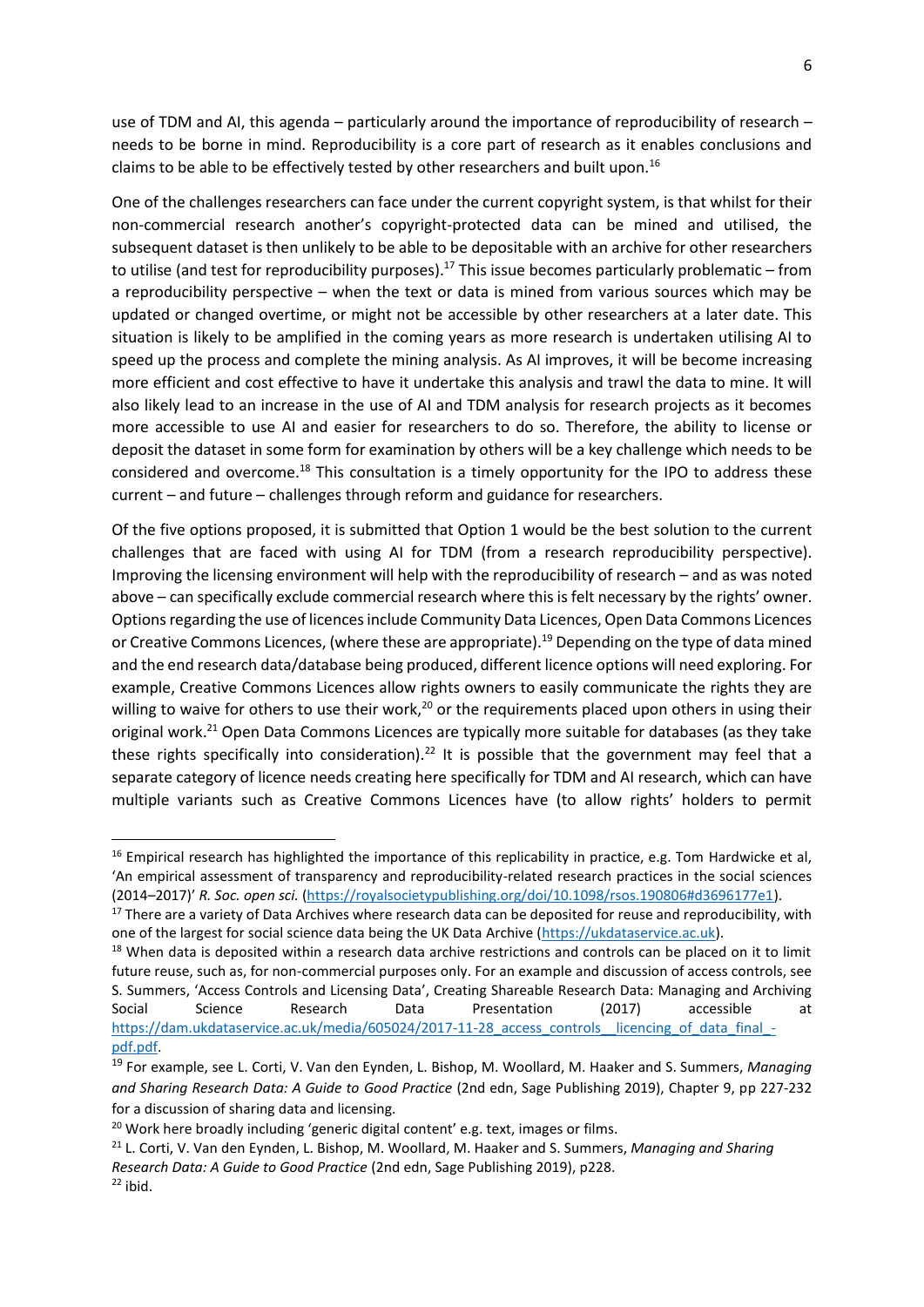commercial or non-commercial research based upon their original work). This final option would place the choice firmly in the hands of the original rights holder, which may be seen as more beneficial than some of the latter options proposed within the consultation document, which would remove this choice from the rights holder completely or explicitly requires them to opt-out.

#### *8. Please rank the options in order of preference (most to least preferred) and explain why.*

Thinking about this issue and not from just a research reproducibility angle, there exists a strong commercial argument for the UK government to bring the TDM exception in line with the exception recently introduced by the EU. Indeed, the risk of an exodus of AI innovators from the UK's leading research and development hubs to their European counterparts must not be underestimated. More broadly, the significant economic benefits to the UK maintaining its position as the "#3 international AI leader behind the USA and China" are difficult to dispute and, to a great extent, rely upon the maintenance of a responsive, evolutionary approach to lawmaking.<sup>23</sup> Accordingly, one could argue Option 3 should be viewed as the minimum intervention, and would benefit from any reduction in transaction costs that may be facilitated by integrating the educational materials, model licences and codes of practice proposed in Option 1.

Yet, this EU derived formulation of the TDM exception may not represent the optimum intervention. A number of critical shortcomings to the EU exception can be identified and, based upon the drafting of this consultation, would be applicable to Option 3. Academics have argued that the provision under Article 4 of the Digital Single Market Directive for rights holders to opt-out unduly restricts TDM in the EU to the extent that it may, according to Rosati, "even defeat its purpose altogether".<sup>24</sup> Best endeavours to stimulate TDM would appear to fall on the deaf ears of firms accustomed to using intellectual property as a shield. This position is supported by Ducato and Strowel, who point to evidence of private ordering in the form of contractual prohibitions on TDM already employed by online platforms.<sup>25</sup> Whilst Option 4 dispenses with an opt-out, and could be considered as the most preferred option, the proposal would fail to overcome a further criticism of the EU exception, namely that the requirement for lawful access inhibits TDM both for research and commercial ends. With regard to the former, Geiger et al. explain how the requirement enables rights holders to erect financial access barriers to the disadvantage of the numerous modestly endowed research organisations.<sup>26</sup> As for the latter, mandating legal access risks significantly impairing both the quantity and quality of sources available for the development of AI. Ducato and Strowel draw attention to profound repercussions, declaring that where "input data are scarce, incomplete, not-well curated and not representative the resulting output will be poor and unreliable", a reality to which Crawford's *Atlas of AI* attests.<sup>27</sup>

<sup>&</sup>lt;sup>23</sup> 'Artificial Intelligence Industry in the UK Landscape Overview 2021: Companies, Investors, Influencers and Trends' (Second Edition), Innovation Eye (2021), p. 50.

<sup>&</sup>lt;sup>24</sup> Directive (EU) 2019/790 of the European Parliament and of the Council of 17 April 2019 on copyright and related rights in the Digital Single Market and amending Directives 96/9/EC and 2001/29/EC, OJ L 130, 17.5.2019; E. Rosati, 'Copyright as an Obstacle or an Enabler? A European Perspective on Text and Data Mining and its Role in the Development of AI Creativity' (2019) 2 *Asia Pacific Law Review* 198, p. 215.

<sup>&</sup>lt;sup>25</sup> R. Ducato and A. Strowel, 'Limitations to Text and Data Mining and Consumer Empowerment: Making the Case for a Right to Machine Legibility' (2019) 50 *International Review of Intellectual Property and Competition Law* 649, as cited in R. Ducato and A. Strowel, Ensuring Text and Data Mining: Remaining Issues With the EU Copyright Exceptions and Possible Ways Out (2021) 43 *European Intellectual Property Review*, 2021/5, p. 327.

<sup>&</sup>lt;sup>26</sup> C. Geiger, G. Frosio and O. Bulayenko, 'The Exception for Text and Data Mining (TDM) in the Proposed Directive on Copyright in the Digital Single Market - Legal Aspects' (2018) *Policy Department for Citizens Rights and Constitutional Affairs, Directorate-General for Internal Policies of the Union, European Parliament*, p. 22.

<sup>&</sup>lt;sup>27</sup> R. Ducato and A. Strowel, 'Ensuring Text and Data Mining: Remaining Issues With the EU Copyright Exceptions and Possible Ways Out' (2021) 43 *European Intellectual Property Review*, 2021/5, p. 330; K. Crawford, *Atlas of AI: Power, Politics, and the Planetary Costs of Artificial Intelligence* (Yale University Press, 2021).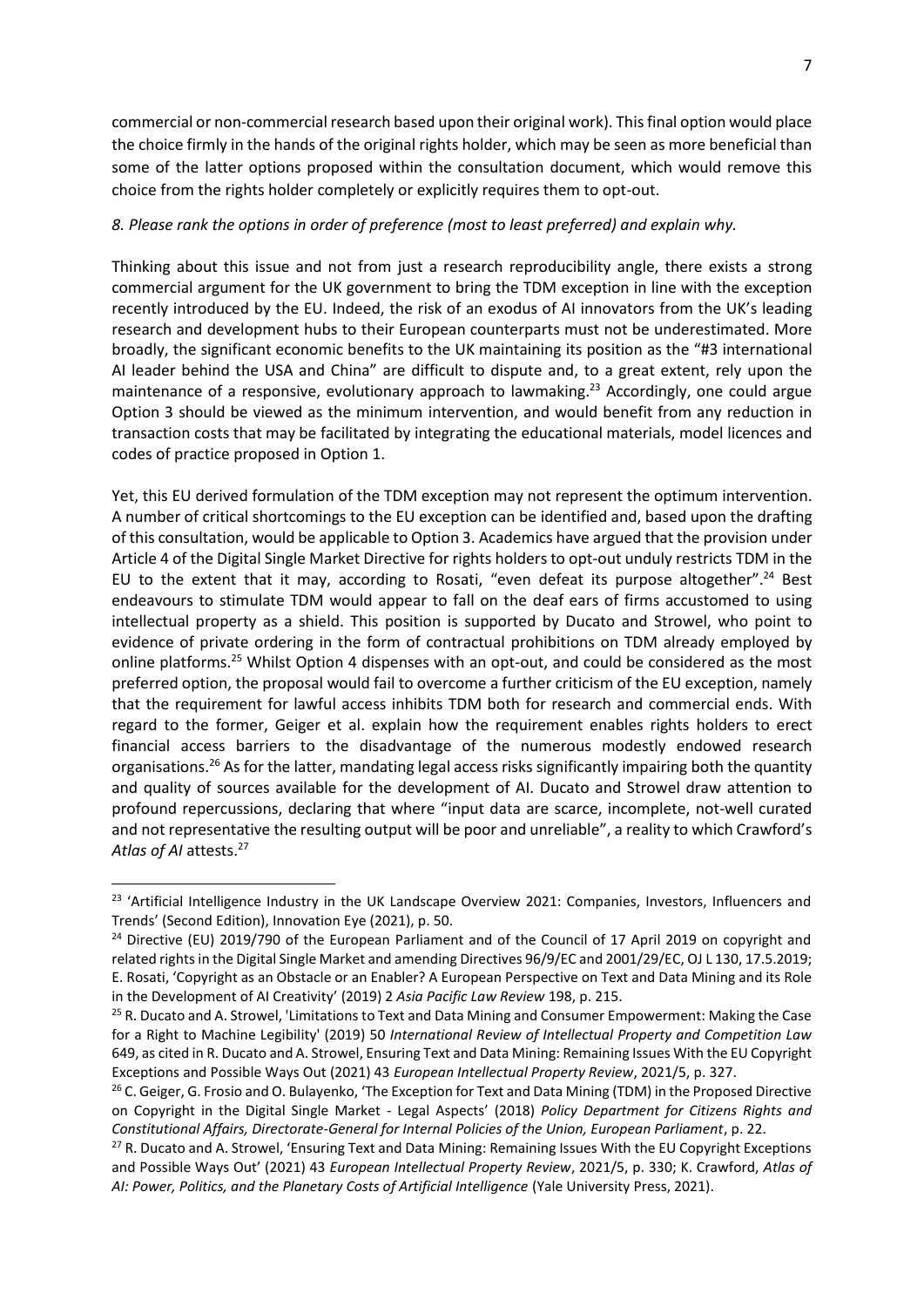In response to concerns that greater intervention neglects the legitimate interests of rights holders, consideration of the purpose and objectives of copyright and the database right respectively reveals why TDM should not give rise to infringement claims. Dealing firstly with the database right and the test for infringement of the extraction right, Ducato and Strowel emphasise the position of the CJEU in *Directmedia Publishing*, according to which "the objective" of the right is to protect against the "unauthorised appropriation of the results" of the rights holder's investment in making the database, with a focus on acts that involve "reconstitution" of the database or a substantial part thereof.<sup>28</sup> They argue that since TDM entails the use of certain data contained in a database, rather than an act involving "reconstitution", it cannot amount to "unauthorised appropriation" and should be treated as a form of *consultation* that falls outside the scope of Article 7 of the Database Directive.<sup>29</sup> Turning to copyright, Gervaisregards that the purpose of TDM is "*not* to convey the same or similar expressive creativity via a different medium."<sup>30</sup> Whilst the CJEU's decision in *Infopaq* confirms that copyright protection extends to parts of a copyright work that include elements which are the expression of the author's intellectual creation, and this has been fully integrated in UK copyright law since *Meltwater*, as reminded by Rosati, the view of Advocate General Szpunar in *Cofemel* that the right does not extend to "elements merely inspired by the ideas expressed by the work" should be keenly regarded. $31$ Notably, Ducato and Strowel distinguish between infringements of the reproduction right and instances where a copyright work is reproduced for the purpose of TDM but not used *as a work*, and this very much echoes the test for infringement which has developed under trade mark law.<sup>32</sup>

The present consultation highlights the need to clarify both the test for infringement of the reproduction right under copyright and of the extraction right under the database right. Perhaps more fundamentally, it also underscores a pressing need for the law to address the problems of restriction and refusal of access to key input data in a way that penetrates rather than perpetuates the patchwork of inapposite intellectual property rights operating thereon. As argued by Rosati, a fundamental problem with regulating TDM under copyright law is that a risk of liability arises if legal access cannot be obtained or activities fall outside the scope of permissible exceptions "irrespective of whether the process of copying (if any) is intermediate and finalized at extracting what copyright law does not protect".<sup>33</sup> Ultimately, data access is likely to remain severely restricted wherever copyright and the database right are relied upon as the primary gatekeepers.

#### **Patents**

<sup>28</sup> Case 304/07 *Directmedia Publishing GmbH v. Albert-Ludwigs-Universität Freiburg* [2008] ECLI:EU:C:2008:552, para 33, as cited in R. Ducato and A. Strowel, 'Ensuring Text and Data Mining: Remaining Issues With the EU Copyright Exceptions and Possible Ways Out' (2021) 43 *European Intellectual Property Review*, 2021/5, p. 335.

<sup>&</sup>lt;sup>29</sup> R. Ducato and A. Strowel, 'Ensuring Text and Data Mining: Remaining Issues With the EU Copyright Exceptions and Possible Ways Out' (2021) 43 *European Intellectual Property Review*, 2021/5, p. 335.

<sup>30</sup> D. Gervais, 'Exploring the Interfaces Between Big Data and Intellectual Property Law', (2019) 10 *Journal of Intellectual Property, Information Technology and Electronic Commerce Law* 22, p. 32.

<sup>31</sup> C-5/08 *Infopaq International A/S v Danske Dagblades Forening*, [2009] EU:C:2009:465, para. 39; *The Newspaper Licensing Agency and others v Meltwater Holding BV and others* [2011] EWCA Civ 890; Opinion of Advocate General Maciej Szpunar in C-683/17 *Cofemel – Sociedade de Vestuário SA v G-Star Raw CV* [2019], EU:C:2019:363, para. 62, as cited in E. Rosati, 'Copyright as an Obstacle or an Enabler? A European Perspective on Text and Data Mining and its Role in the Development of AI Creativity' (2019) 2 *Asia Pacific Law Review* 198, p. 216.

<sup>&</sup>lt;sup>32</sup> R. Ducato and A. Strowel, 'Ensuring Text and Data Mining: Remaining Issues With the EU Copyright Exceptions and Possible Ways Out' (2021) 43 *European Intellectual Property Review*, 2021/5, p. 333-334.

<sup>&</sup>lt;sup>33</sup> E. Rosati, 'Copyright as an Obstacle or an Enabler? A European Perspective on Text and Data Mining and its Role in the Development of AI Creativity' (2019) 2 *Asia Pacific Law Review* 198, p. 215.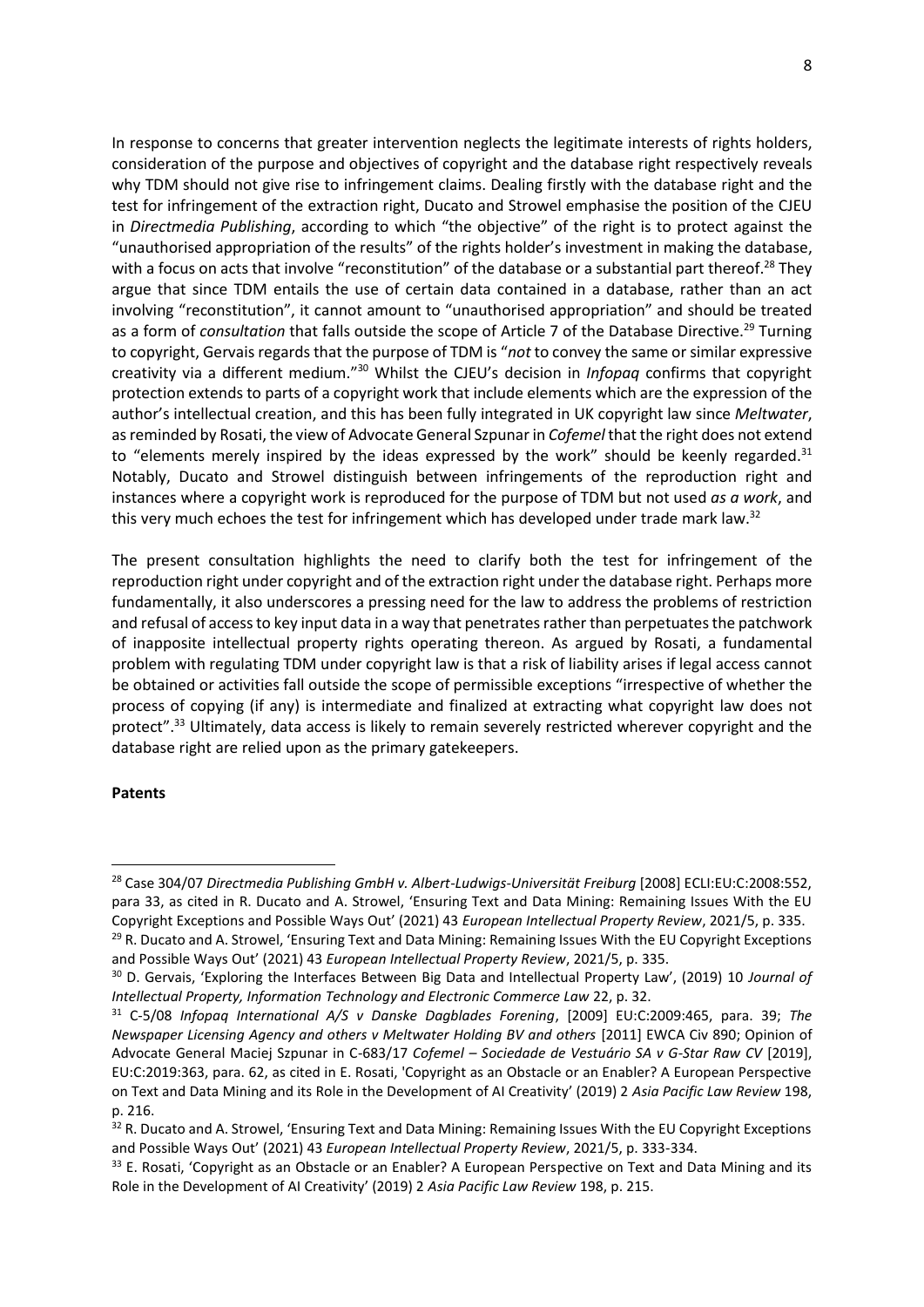#### *11. Please rank these options in order of preference (most to least preferred) and explain why?*

Despite what some commentators would like us to believe, we are not yet at a stage where AI is capable of inventing autonomously. Incrementally, AI does speed up the innovation process but remains a tool for the inventor rather than replacing the human inventor. This does not mean that a rebalancing of patenting interests is not warranted. As patenting activities become cheaper and faster, this can create strains on the patent system. Often described as finding a solution to a particular problem, the inventive process actually encapsulates more than this activity. It includes identifying and formulating the problem to be solved, modelling a solution and applying the solution to the problem initially identified. AI systems are not yet capable of identifying problems on their own. Therefore, the innovative process is not fully automated yet. As reminded by Ramalho, this does not mean that AI systems are incapable of having ideas.<sup>34</sup> To the contrary they can dramatically speed up the experimentation process through a trial-and-error approach in numerous technical fields. Nevertheless, there is still a human required to initially define the overall problem which the ideas formulated by the AI system are supposed to solve.<sup>35</sup> The current state of the technology means that we are currently standing at the centre of a spectrum where AI systems can be more than just tools for the inventor but are not yet fully autonomous. AI systems are not able to construct inventive concepts but AI systems are able to autonomously generate, test and select possible solutions to a given technological problem.<sup>36</sup>

Overtime, many different justifications to the existence of a patent system have been advanced.<sup>37</sup> Similarly to what was summarised in relation to copyright earlier in this consultation, some proponents to the patent system have relied on natural rights theory.<sup>38</sup> Accordingly, inventors should be entitled to reap the fruits of their mental labour. Others have relied on justice theory purporting that the inventors' contributions to society should be recognised by the grant of a reward.<sup>39</sup> Primarily rooted in economic considerations, the incentive theory argues that the possibility of a monopoly is attractive enough to foster innovation and constitutes the most appropriate form of return for the intellectual labour deployed. Whilst this theory may incentivise individuals to apply for a patent it might not be the most efficient way to foster inventive activities. But the most popular justification focuses on the public interest.<sup>40</sup> Although justifications to the patent system are fluid overtime, it is

<sup>34</sup> A. Ramalho, *Intellectual Property Protection for AI-generated Creations* (Routledge, 2021) p. 78.

<sup>&</sup>lt;sup>35</sup> ibid; Josef Drexl and others, 'Artificial Intelligence and Intellectual Property Law: Position Statement of the Max Planck Institute for Innovation and Competition of 9 April 2021 on the current debate' (2021) *Max Planck Institute for Innovation and Competition Research Paper No. 21–10, 23* [<www. ip.mpg.de/fi](http://www.ip.mpg.de/fi%20leadmin/ipmpg/content/stellungnahmen/MPI_PositionPaper__SSRN_21-10.pdf)  [leadmin/ipmpg/content/stellungnahmen/MPI\\_PositionPaper\\_\\_SSRN\\_21-10.pdf>](http://www.ip.mpg.de/fi%20leadmin/ipmpg/content/stellungnahmen/MPI_PositionPaper__SSRN_21-10.pdf). The authors goes further insofar as they comment that human decision making throughout the innovative process is still very much a necessity for applying the solutions to the initial problem defined.

<sup>36</sup> Even in the case of DABUS. A. Ramalho, *Intellectual Property Protection for AI-generated Creations* (Routledge, 2021) p. 84.

<sup>37</sup> S. Jacques, Patenting Algorithms in an Internet of Things and Artificial Intelligence World (March 2020) *Japanese Institute of Intellectual Property*, p. 3.

<sup>38</sup> John Locke being often relied upon but also Georg Hegel. J. Locke, *Second Treatise on Civil Government, in Two Treatises of Government* (Peter Laslett ed., CUP, 1988) Ch V. J. Hughes, 'The Philosophy of Intellectual Property' (1988) 77 *GEO. L. J.*, p. 329.

<sup>39</sup> P. J. Heald, 'A Transaction Costs Theory of Patent Law (2005) 66 *Ohio ST. L. J.,* p.473.

<sup>40</sup> R. Tushnet, 'Intellectual Property as a Public Interest Mechanism' in R. Dreyfuss & J. Pila (eds), *The Oxford Handbook of Intellectual Property Law* (OUP, 2018), p. 100. Although Ramalho differs and argues that the incentive or utilitarian theory is the main justification for the patent system. A. Ramalho, *Intellectual Property Protection for AI-generated Creations* (Routledge, 2021) p. 86.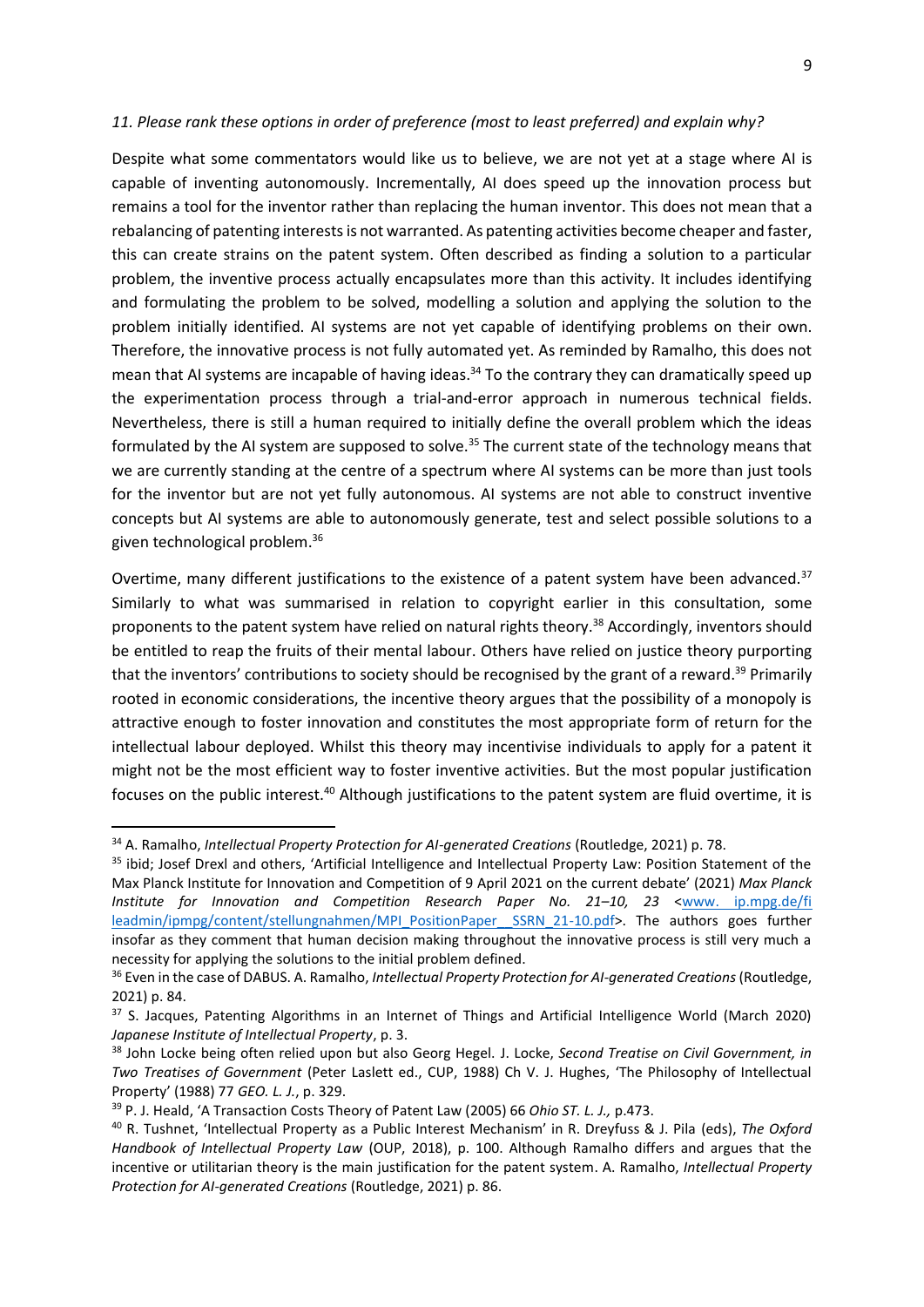safe to say that there is a common agreement that the public should only endure the harm done by the grant of a patent provided that there is matching public benefit.<sup>41</sup> Furthermore, the patent system is a regulatory tool with a strong utilitarian nature aimed at fostering technological advancements and improvement of life quality in society.

If for long, the patent system has rested on the idea of the sole inventor, this perception of the inventor is far from reflecting the reality of the innovative process. The reality is that many new technologies are invented simultaneously or nearly simultaneously by two or more teams working independently of each other. This is not well presented in the classical theories of patent law. For example, applying the Prospect theory, under which we give a patent early to one company to control research and development, $42$  enables the idea of the winner-takes-it-all effect and gives a vast advantage to first movers that affects the following invention and the cumulative nature of the inventive process. Thus, revisiting the definition of the inventor in the patent theories in light of the inventive activities' actuality in the contemporary scene will enable a clearer, more contextual discussion on naming the inventor/s in a patent form. Furthermore, any legislative change will be supported by a robust and integrated theoretical base.

Under the EPC (through a combination of articles 60 and 81) as well as under UK law (section 13 UK Patents Act 1977), $43$  there is a strong indication that the inventor is supposed to be a natural person (as confirmed by the purpose of this call). The requirement for the inventor to be a natural person is also confirmed by the DABUS cases,<sup>44</sup> as only a natural person can hold economic and moral rights under the law. Deciding to name the AI-system as an inventor brings us back to the roots of the patent system and its goals. If we agree that the patent system ought to be public-serving by ensuring that inventions reach society and that knowledge underlying the invention is disseminated, then legislative changes should contribute to these overarching goals. Currently, enabling AI-systems to be named as inventors would not reflect the state of the technology. Whilst some AI-systems may be more advanced than others in their autonomy, they still rely very much on human input at various stages of the innovative process. Therefore, it would be a fiction to name the AI-system as an inventor even if the lines between human ingenuity and AI reliance are being blurred as more often than not there is a multitude of actors involved in the innovative process. Not only does the current state of play rely on a human controlling the AI system but innovation itself relies increasingly on interdisciplinary teams coming together to solve a problem. The necessity of such legislative change is also hard to grasp. After all, as the innovative process does not form part of the disclosure requirement (as opposed to how the invention ought to be performed), there is no impediment to the patentability of an invention devised by an AI system.

Furthermore, simply enabling AI-systems to be named as inventors would not create the desired result of unlocking investment in AI development or to promote the use of AI for the public benefit. Making this legislative change would not be aligned with the spirit of the current patent system. It is

<sup>41</sup> L. Bently, B. Sherman, D. Gangjee and P. Johnson, *Intellectual Property Law* (OUP, 2018) p. 397.

<sup>42</sup> M. A. Lemley, 'The Myth of the Sole Inventor' (2012) 110 *MICH. L. REV.* p. 709.

<sup>&</sup>lt;sup>43</sup> Also present in other jurisdictions like the US: section 100(f) 35 US code, Australia: Section 15 APA. Interestingly, Japan does not have a statutory provision on who can be an inventor but court decisions hint that only human can be designated as such A. Ramalho, *Intellectual Property Protection for AI-generated Creations* (Routledge, 2021) p. 124.

<sup>44</sup> Case J 0008/19, *DABUS*, ECLI:EP:BA:2019:J000819.20191129 and *Thaler v The Comptroller-General of Patents, Designs And Trade Marks* [2020] EWHC 2412 (Pat) (21 September 2020).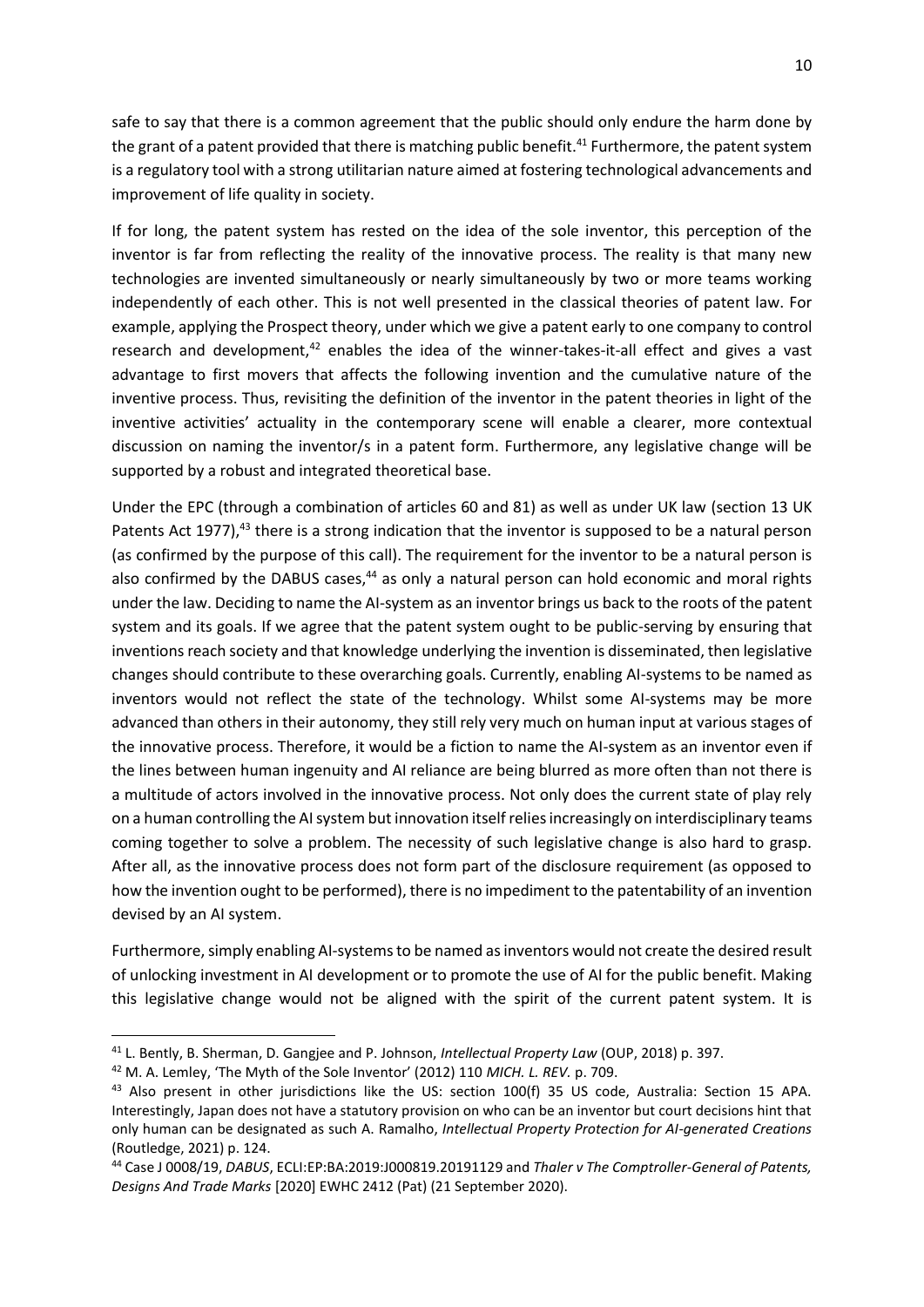undeniable that the patent system aims to reward human ingenuity. This is exemplified by the categories of subject-matters which exclude discoveries, scientific theories, mathematical methods from patentability as these are considered non- technical. Naming the AI as inventor or offering another type of protection as suggested in option 3 would therefore enable granting a monopoly over a system which is likely to be considered as an essential tool in the human inventor's hands to further innovation. Therefore, eventually hindering innovation.<sup>45</sup>

As mentioned in the impact assessment of this call for consultation if the objective is to incentivise the reliance on AI systems, there may be better ways to foster investment in this area. This could be done through a mix of public and private investment in AI-systems and the facilitation of collaborative partnerships. An important part of boosting AI investment is to invest in citizen education in AI. Too little education programs currently offer training in AI. Other initiatives have taken place in Canada, $46$ Finland, Germany,<sup>47</sup> and France in this regard. The idea being that by enabling students to understand AI and how it can be used in a specific field then there is a higher chance that people will see how innovation enhancing AI can be.

This does not mean that no legislative changes should be made. We would like to bring to the Government's attention the possibility to revisit the disclosure requirement. Currently, patent applications do not require inventors to disclose how an invention has been invented. The only requirement is to explain to the person skilled in the art how to make and use the invention. If the patent system operates a trade-off between the grant of a monopoly in exchange for information enabling further innovation by others, it would be interesting to include that the rules and processes used in the invention are explained.<sup>48</sup> It is understood that patent applications as a source of knowledge are currently underutilised. If the idea behind having an enabling disclosure requirement is to foster the innovation cycle or catalyse scientific advances, perhaps a review of this part of the patent system is warranted as the social goal of contributing to the dissemination of knowledge and information is not met. Moving away from a system requiring the disclosure of how to make and use the invention towards a system requiring an explanation of why and how an invention works could be more aligned on the underlying goal.<sup>49</sup> Doing so will also enable the regulation of high-risk AI which could put the life and health of individuals at risk like in critical infrastructures such as transport, the safety of devices (such as used during a surgery) or other sensitive fields. Ultimately, this would also contribute to enhancing trust in AI as there would be an incentive for individuals to find ways so that the AI explains the choices made resulting in a particular invention.

#### **Section B: Respondent information**

A: Please give your name (name of individual, business or organisation).

Prepared by Sabine Jacques, Scott Summers, Benjamin Evans and Alia Kahwaji of the Centre for Competition Policy, University of East Anglia

<sup>45</sup> *Mayo Collaborative Services v. Prometheus Laboratories*, 566 U.S. 66 (2012), 71, 101.

<sup>46</sup> Pan-Canadian Artificial Intelligence Strategy.

<sup>47</sup> AI Made in Germany.

<sup>48</sup> S. Jacques, Patenting Algorithms in an Internet of Things and Artificial Intelligence World (March 2020) *Japanese Institute of Intellectual Property*, p. 51.

 $49$  ibid.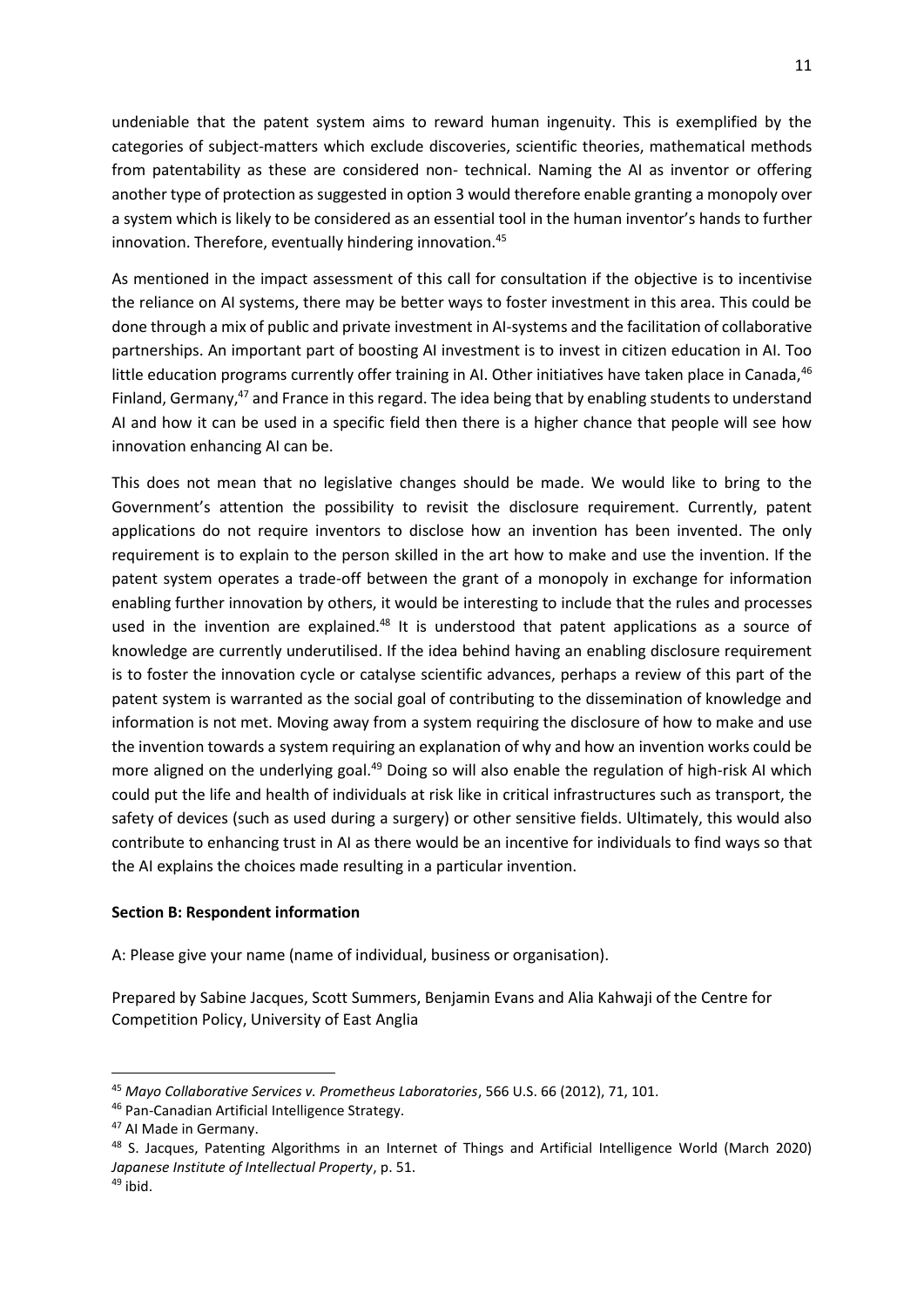B: Are you responding as an individual, business or on behalf of an organisation?

- 1) Business please provide the name of your business
- 2) Organisation please provide the name of the organisation

The Centre for Competition Policy (CCP)

3) Individual – please provide your name

C: If you are a responding on behalf of an organisation, please give a summary of who you represent.

The Centre for Competition Policy (CCP) is a multi-disciplinary research centre focused on competition, consumer policy and regulation, made up of about 40 affiliated faculty, including faculty with specialties in industrial organisation economics and competition law. The faculty comes from schools of business, economics, law and political science and communications. Over more than 15 years, the CCP has had projects and funding exceeding £10m since its founding, with £10m coming from the Economic and Social Research Council. The CCP has an organisational structure that includes three staff, a director and two deputy directors, as well as a steering committee that meets multiple times per year and a management board that meets once a year to oversee the Centre's operations. This institutional structure provides ongoing backup and organisational resources and experience for ensuring output delivery that is both high quality and on time.

- D: If you are an individual, are you?
- 1) General public
- 2) An academic
- 3) A law professional
- 4) A professional in another sector please specify
- 5) Other please specify
- E: If you are responding on behalf of an organisation, are you?
- 1) An academic institution

F: If you are responding on behalf of a business or organisation, in which sector(s) do you operate? (choose all that apply)

20) Education

G: How many people work for your business or organisation across the UK as a whole? Please estimate if you are unsure.

5) 1,000 or more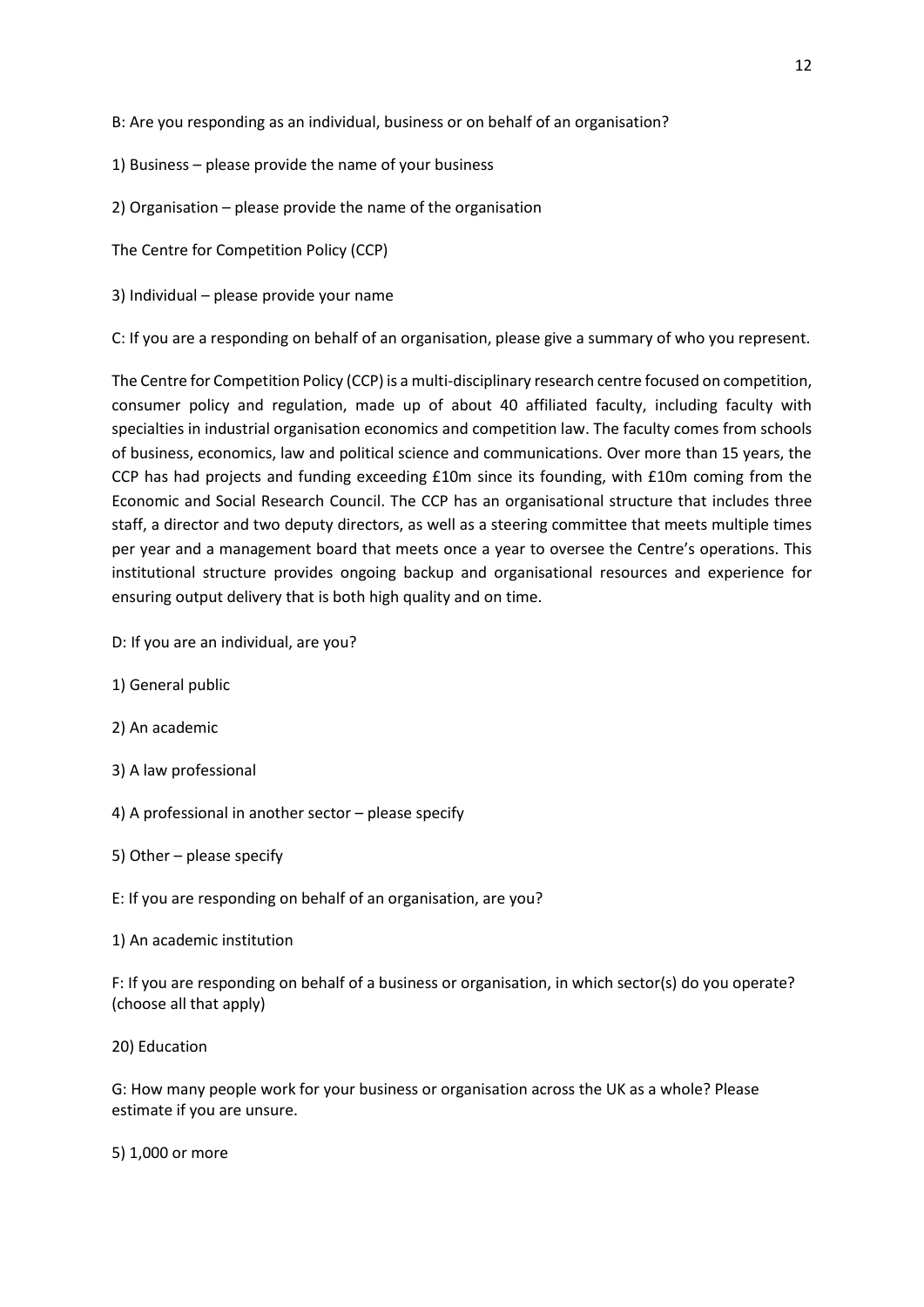H: The Intellectual Property Office may wish to contact you to discuss your response. Would you be happy to be contacted to discuss your response? Yes

I: If you are happy to be contacted by the Intellectual Property Office, please provide a contact email address.

sabine.jacques@uea.ac.uk

J: Would you like an acknowledgement of receipt of your response? Yes

## *References*

Bently, L., Sherman B., Gangjee, D and Johnson, P., *Intellectual Property Law* (OUP, 2018). Corti, L., Van den Eynden, V., Bishop, L., Woollard, M., Haaker, M. and Summers. S., *Managing and Sharing Research Data: A Guide to Good Practice* (2nd edn, Sage Publishing 2019). Crawford, K., *Atlas of AI: Power, Politics, and the Planetary Costs of Artificial Intelligence* (Yale University Press, 2021). [Drexl J. and others, 'Artificial Intelligence and Intellectual Property Law: Position Statement of the](http://www.ip.mpg.de/fi%20leadmin/ipmpg/content/stellungnahmen/MPI_PositionPaper__SSRN_21-10.pdf)  [Max Planck Institute for Innovation and Competition of 9 April](http://www.ip.mpg.de/fi%20leadmin/ipmpg/content/stellungnahmen/MPI_PositionPaper__SSRN_21-10.pdf) 2021 on the current debate' (2021) [Max Planck Institute for Innovation and Competition Research Paper No. 21](http://www.ip.mpg.de/fi%20leadmin/ipmpg/content/stellungnahmen/MPI_PositionPaper__SSRN_21-10.pdf)–10, 23 <www. [ip.mpg.de/fi leadmin/ipmpg/content/stellungnahmen/MPI\\_PositionPaper\\_\\_SSRN\\_21-10.pdf>.](http://www.ip.mpg.de/fi%20leadmin/ipmpg/content/stellungnahmen/MPI_PositionPaper__SSRN_21-10.pdf) Ducato, R. and Strowel, A., Ensuring Text and Data Mining: Remaining Issues With the EU Copyright Exceptions and Possible Ways Out (2021) 43 *European Intellectual Property Review*, 2021/5, p. 327. Geiger, C., Frosio, G. and Bulayenko, O., 'The Exception for Text and Data Mining (TDM) in the Proposed Directive on Copyright in the Digital Single Market - Legal Aspects' (2018) *Policy Department for Citizens Rights and Constitutional Affairs, Directorate-General for Internal Policies of the Union, European Parliament*, p. 22. [Hardwicke, T. et al, 'An empirical assessment of transparency and reproducibility](https://royalsocietypublishing.org/doi/10.1098/rsos.190806#d3696177e1)-related research

[practices in the social sciences \(2014](https://royalsocietypublishing.org/doi/10.1098/rsos.190806#d3696177e1)–2017)' R. Soc. open sci.

[\(https://royalsocietypublishing.org/doi/10.1098/rsos.190806#d3696177e1\).](https://royalsocietypublishing.org/doi/10.1098/rsos.190806#d3696177e1)

Heald, P. J., 'A Transaction Costs Theory of Patent Law (2005) 66 *Ohio ST. L. J.,* p.473.

Hughes, J., 'Locke's 1964 Memorandum and more incomplete copyright historiographies' (2010) 27 *Cardozo Arts & Entertainment*, pp. 555.

Hassani H and others, 'Text Mining in Big Data Analytics' (2020) 4 *Big Data and Cognitive Computing* 1 [<http://dx.doi.org/10.3390/bdcc4010001>](http://dx.doi.org/10.3390/bdcc4010001).

Hughes, J., 'The Philosophy of Intellectual Property' (1988) 77 *GEO. L. J.*, p. 329.

Innovation Eye, 'Artificial Intelligence Industry in the UK Landscape Overview 2021: Companies, Investors, Influencers and Trends' (Second Edition 2021).

Jacques, A., *The Parody Exception in Copyright Law* (OUP, 2019).

Jacques, S., Patenting Algorithms in an Internet of Things and Artificial Intelligence World (March 2020) *Japanese Institute of Intellectual Property.*

Lemley, M. A., 'The Myth of the Sole Inventor' (2012) 110 *MICH. L. REV.* p. 709.

Locke J., *Second Treatise on Civil Government, in Two Treatises of Government* (Peter Laslett ed., CUP, 1988).

Ramalho, A., *Intellectual Property Protection for AI-generated Creations* (Routledge, 2021).